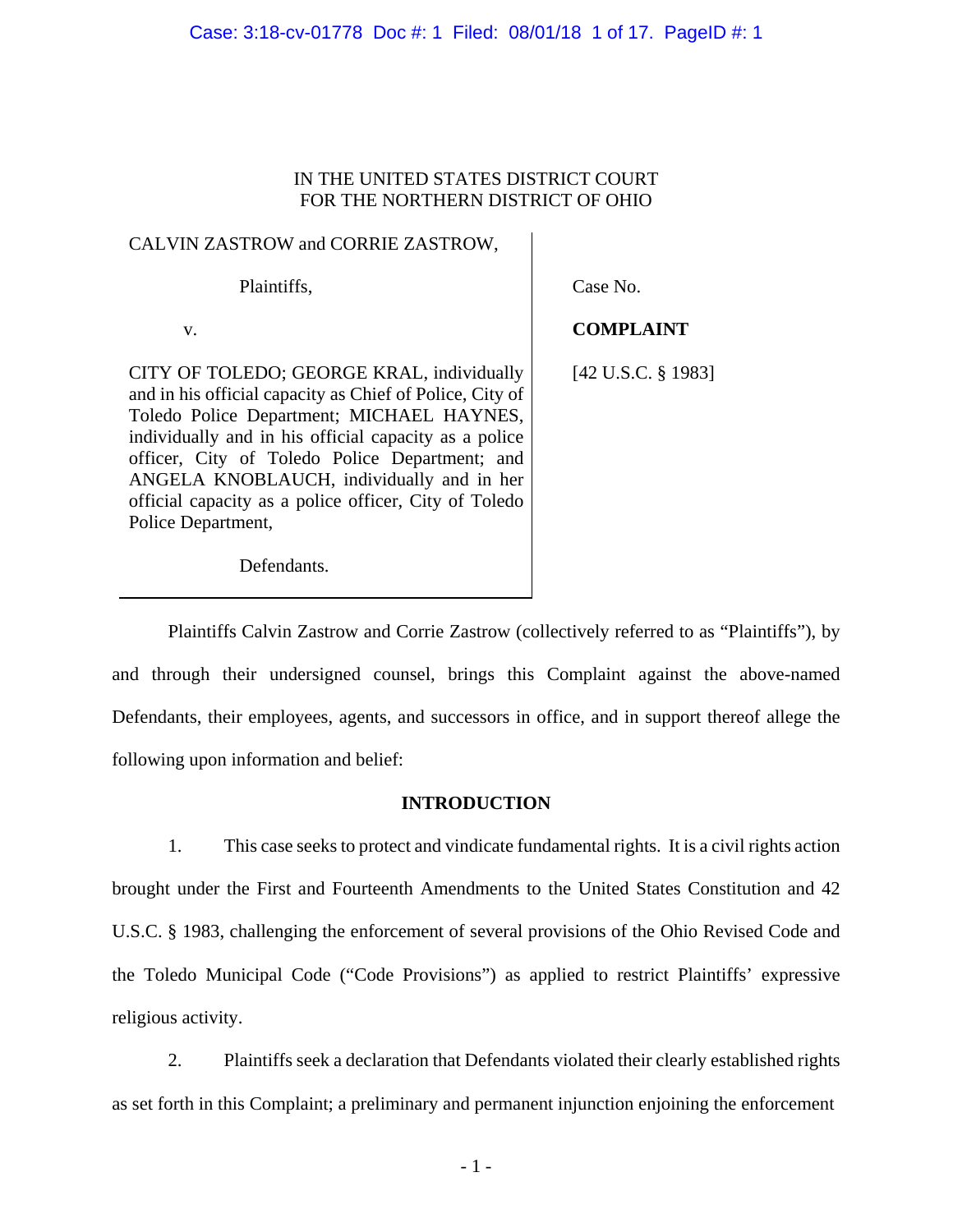#### Case: 3:18-cv-01778 Doc #: 1 Filed: 08/01/18 2 of 17. PageID #: 2

of the Code Provisions as applied to restrict Plaintiffs' expressive religious activity as set forth in this Complaint; and a judgment awarding nominal damages against certain Defendants for the past loss of Plaintiff Corrie Zastrow's constitutional rights. Plaintiffs also seek an award of their reasonable costs of litigation, including attorneys' fees and expenses.

## **JURISDICTION AND VENUE**

3. This action arises under the Constitution and laws of the United States. Jurisdiction is conferred on this Court pursuant to 28 U.S.C. §§ 1331 and 1343.

4. Plaintiffs' claims for declaratory and injunctive relief are authorized by 28 U.S.C. §§ 2201 and 2202, by Rules 57 and 65 of the Federal Rules of Civil Procedure, and by the general legal and equitable powers of this Court.

5. Plaintiff Corrie Zastrow's claim for nominal damages is authorized under 42 U.S.C. § 1983 and by the general legal and equitable powers of this Court.

6. Plaintiffs' claim for an award of their reasonable costs of litigation, including attorneys' fees and expenses, is authorized by 42 U.S.C. § 1988, and other applicable law.

7. Venue is proper under 28 U.S.C. § 1391(b) because a substantial part of the events or omissions giving rise to Plaintiffs' claims occurred in this district.

### **PLAINTIFFS**

8. Plaintiffs are adult citizens of the United States. Plaintiff Calvin Zastrow resides in Michigan, and Plaintiff Corrie Zastrow resides in Ohio.

9. Plaintiffs are Christians, and they oppose abortion based on their sincerely held religious belief that abortion is an intrinsic evil. Plaintiffs engage in expressive religious activity on the public sidewalks and other public fora outside of facilities where abortions are committed as part of their religious exercise.

- 2 -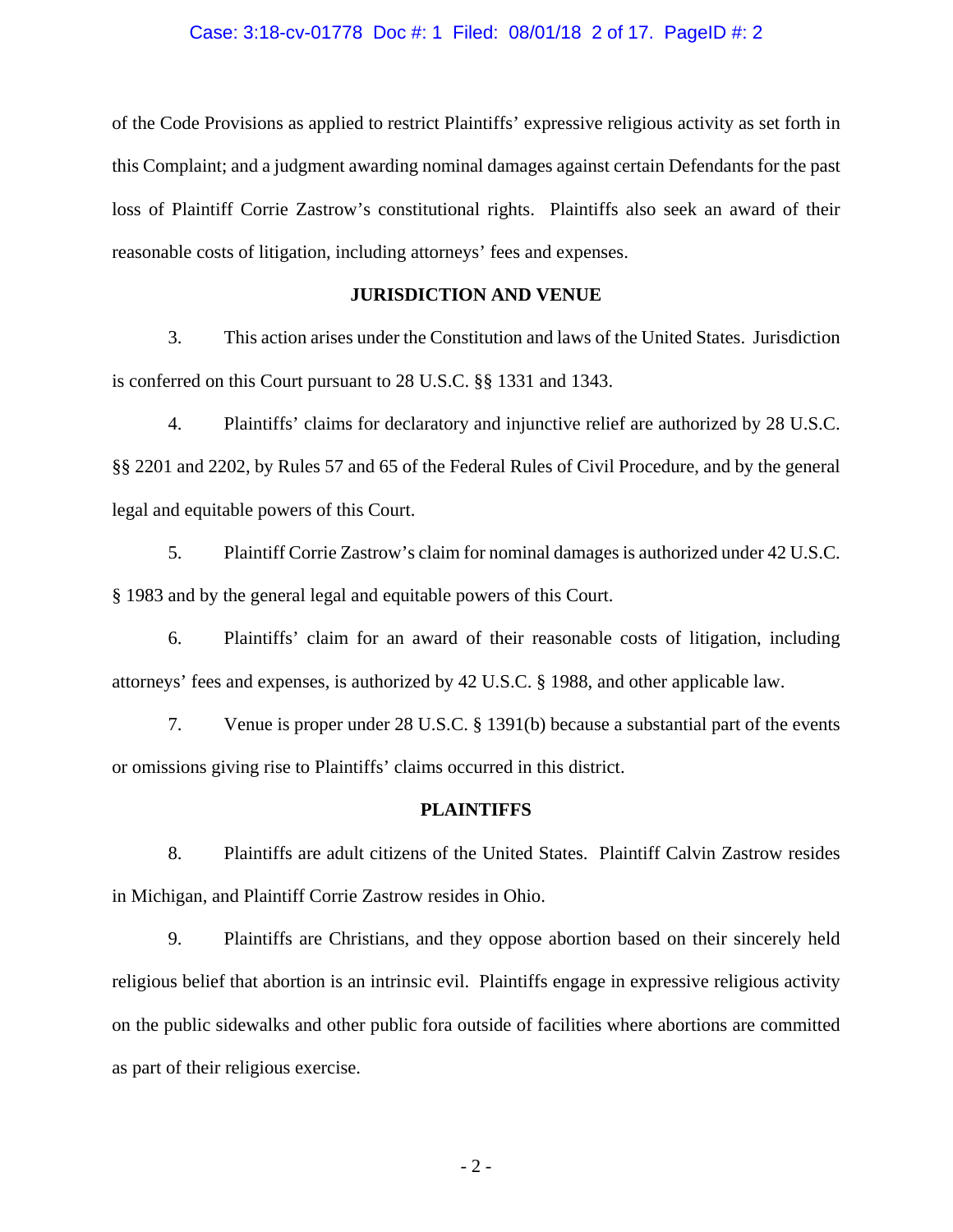### Case: 3:18-cv-01778 Doc #: 1 Filed: 08/01/18 3 of 17. PageID #: 3

10. As part of their expressive religious activity, Plaintiffs protest abortion by engaging in prayer, preaching, worship, distributing literature, and holding pro-life signs on the public sidewalks surrounding facilities where abortions are committed, including on the public sidewalks and other public areas adjacent to the Capital Care Network abortion center located at 1160 West Sylvania Avenue in Toledo, Ohio (hereinafter referred to as "Capital Care").

### **DEFENDANTS**

11. Defendant City of Toledo (hereinafter "City") is a municipal entity organized and existing under the laws of the State of Ohio. It is a municipal corporation with the capacity to sue and be sued.

12. At all relevant times, Defendant George Kral was the Chief of Police for the City Police Department. In that capacity, Defendant Kral is responsible for enforcing the laws of Ohio, including the Code Provisions, he is responsible for the training and supervision of the City police officers, including Defendants Michael Hanes and Angela Knoblauch, and he is responsible for the policies, practices, customs, and procedures of the City Police Department, including the policies, practices, customs, and procedures for enforcing the Code Provisions as set forth in this Complaint.

13. The City, specifically including the City Police Department, and its officials, including Defendant Kral and City police officers, are responsible for enforcing the laws of Ohio, including the Code Provisions.

14. The City's policy, practice, custom, and procedure of enforcing the Code Provisions to restrict free speech activity, including Plaintiffs' expressive religious activity, were the moving force behind the constitutional violations set forth in this Complaint.

- 3 -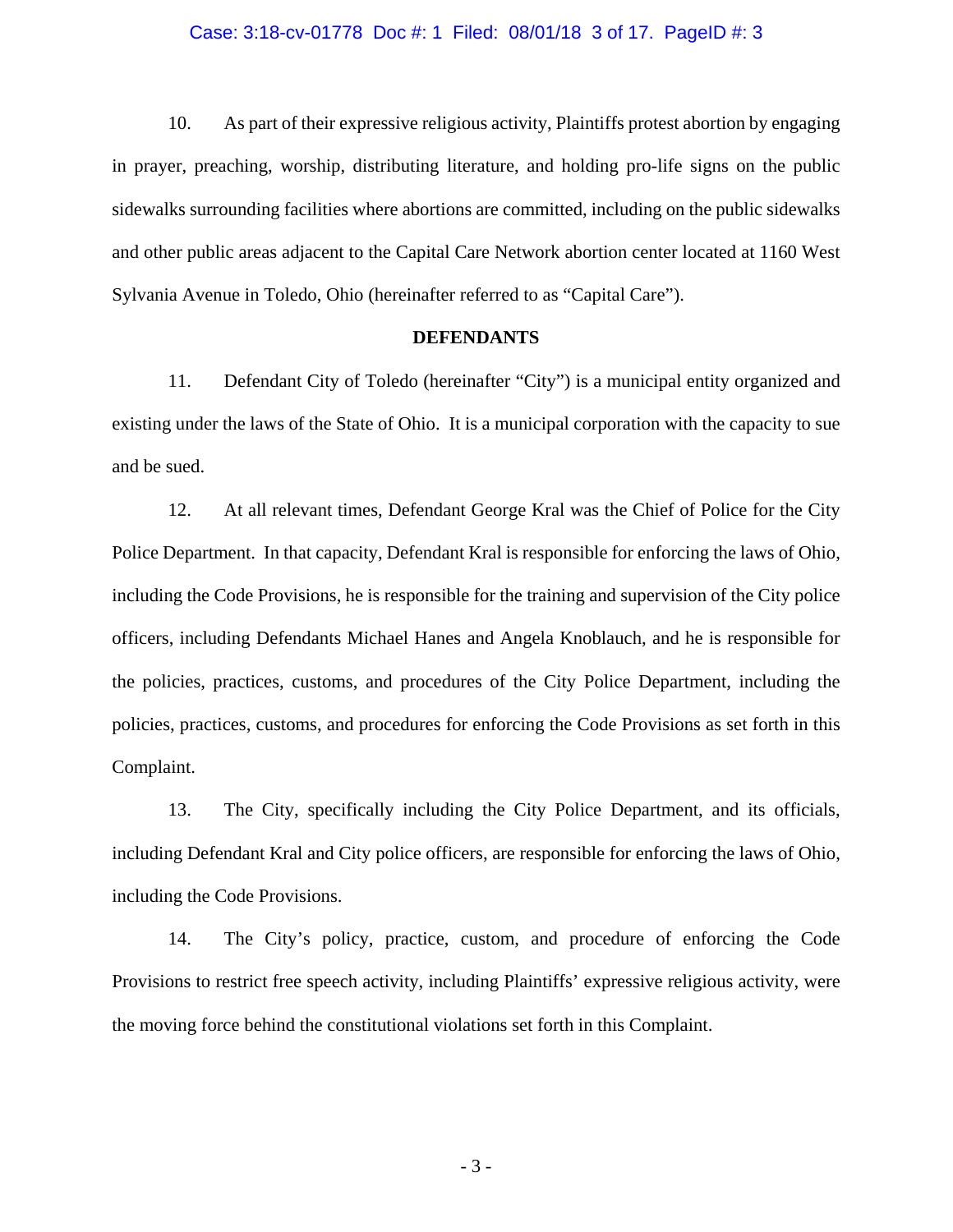### Case: 3:18-cv-01778 Doc #: 1 Filed: 08/01/18 4 of 17. PageID #: 4

15. At all relevant times, the City and Defendant Kral trained, supervised, and employed City police officers to enforce the Code Provisions to restrict free speech activity, including Plaintiffs' expressive religious activity, as set forth in this Complaint.

16. The City's and Defendant Kral's deficient training and supervision of City police officers were done with deliberate indifference as to their known or obvious consequences and were a moving force behind the actions that deprived Plaintiffs of their fundamental rights as set forth in this Complaint.

17. At all relevant times, Defendants Haynes and Knoblauch were police officers employed, trained, and supervised by the City and its Chief of Police. At all relevant times, Defendants Haynes and Knoblauch were agents, servants, and/or employees of the City, acting under color of state law.

### **STATEMENT OF FACTS**

18. The City, through its Chief of Police and its police officers, has engaged in a pattern of conduct whereby it has enforced or threatened to enforce various provisions of the Ohio Revised Code, including Menacing (ORC § 2903.22), Obstructing Official Business (ORC § 2921.31), and Disorderly Conduct (ORC § 2917.11), and the Toledo Municipal Code, including Criminal Trespass (§ 541.05), Disorderly Conduct (§ 509.03), and Loitering (§ 509.08), (collectively referred to herein as the "Code Provisions") to restrict the expressive religious activity of Plaintiffs on the public sidewalks and other public areas adjacent to the Capital Care abortion center located within the City.

19. On multiple occasions, Plaintiffs and other pro-life demonstrators went to the public fora adjacent to Capital Care to preach the Word of God and to engage in other expressive activity in order to convince those who visit and work at the Capital Care abortion center and those

- 4 -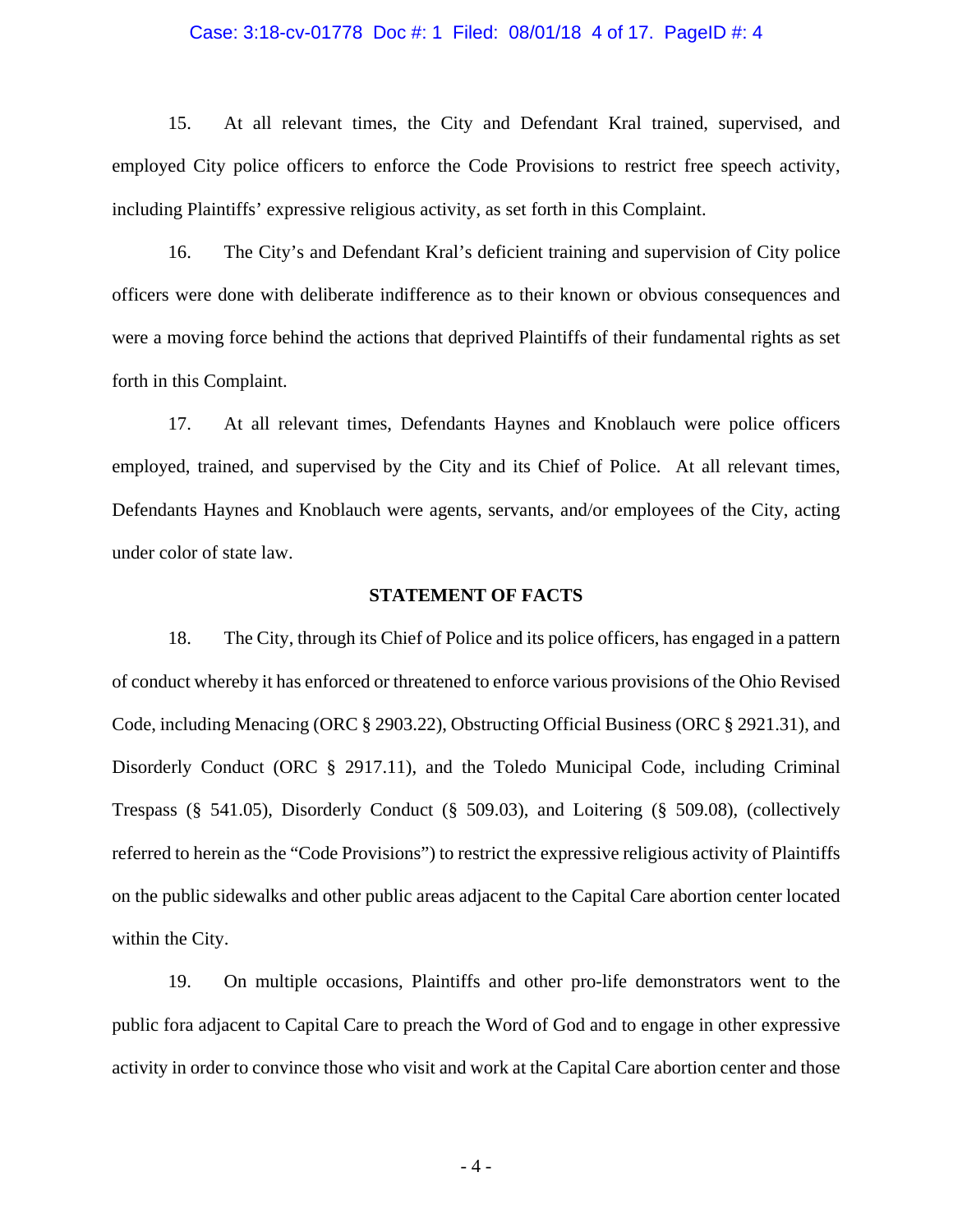#### Case: 3:18-cv-01778 Doc #: 1 Filed: 08/01/18 5 of 17. PageID #: 5

who are passing by the abortion center along West Sylvania Avenue and North Haven Road that abortion is an intrinsic evil that results in the murder of an innocent human life and is thus contrary to God's Law. Plaintiffs and the other pro-life demonstrators want to impact the hearts and minds of those who visit and work at Capital Care to inspire them to repent and to stop killing unborn babies through abortion.

20. Plaintiffs are compelled by their sincerely held religious beliefs to engage in their pro-life expressive activity. This expressive activity is a religious exercise for Plaintiffs.

21. Capital Care is located in a commercial district along West Sylvania Avenue in Toledo, Ohio. At this location, West Sylvania Avenue is a busy four lane road (two lanes east bound and two lanes west bound). The vehicle traffic on this road is very loud. Consequently, in order to effectively preach their pro-life message, Plaintiffs and the other pro-lifers must raise their voices to be heard over the traffic and other noise that is customary in a commercial area and that is particular to this area.

22. In or about July 2017, Plaintiff Corrie Zastrow and a pro-life companion were standing on the public sidewalk adjacent to the Capital Care abortion center playing Christian music. Plaintiff Corrie Zastrow was playing a violin, and her companion was playing an acoustic guitar. The music was not as loud as the vehicle traffic, which would drown out the music as it was passing by.

23. Playing Christian music is a form of worship and a religious exercise for Plaintiff Corrie Zastrow.

24. Two City police officers, including Defendant Haynes, arrived, and Defendant Haynes ordered Plaintiff Corrie Zastrow and her companion to stop playing their worship music

- 5 -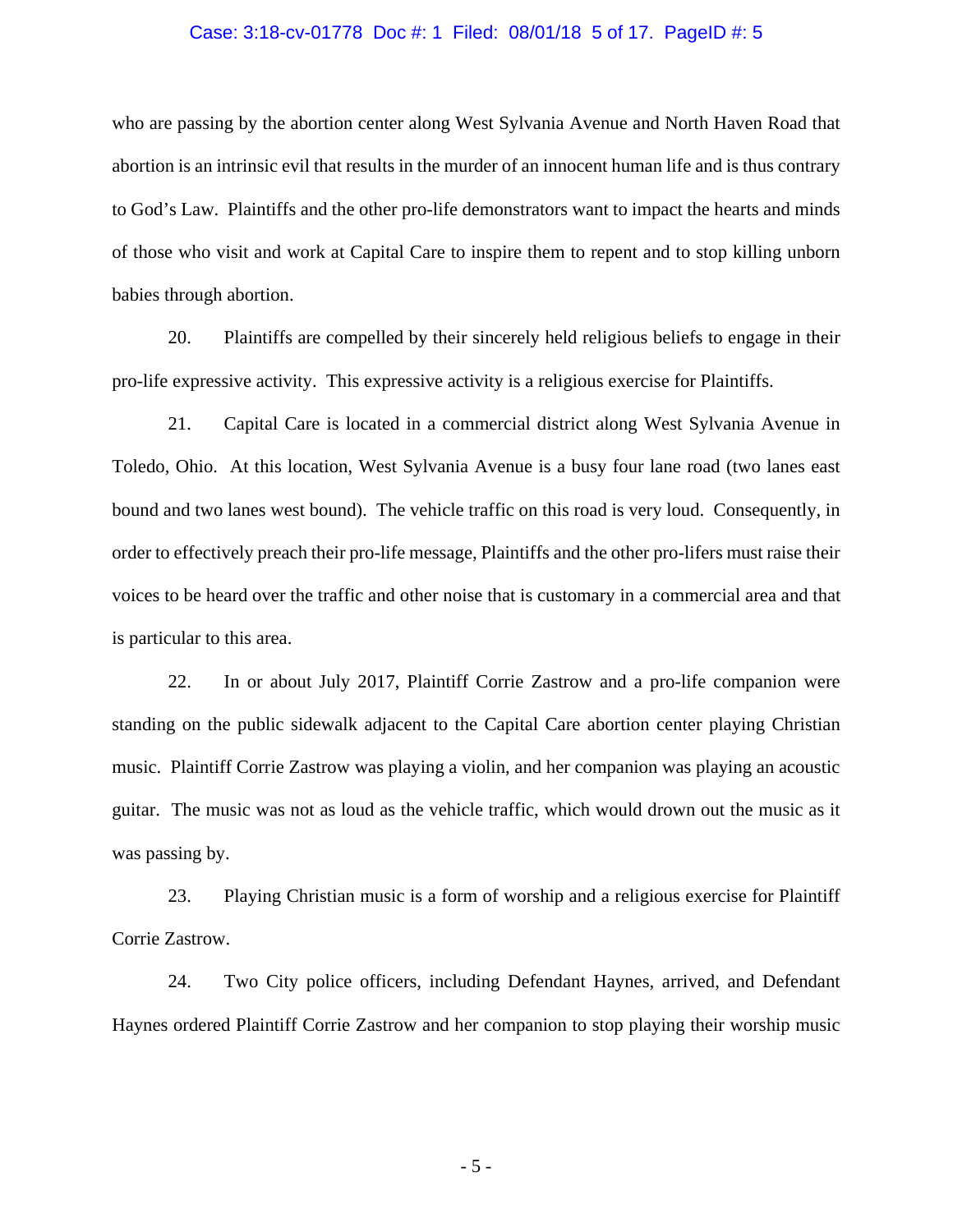### Case: 3:18-cv-01778 Doc #: 1 Filed: 08/01/18 6 of 17. PageID #: 6

at this location on the public sidewalk because, according to the officer, it was too close to the abortion center and thereby disrupting its business.

25. Defendant Haynes told the two pro-lifers that if they did not follow his order, they would be arrested and cited for disorderly conduct. The officer stated that he has the authority to order the pro-lifers to cease their expressive activity on this public sidewalk, claiming that "we do this all the time," or words to that effect.

26. Rather than face arrest or citation, Plaintiff Corrie Zastrow and her companion ceased their free speech activity and departed.

27. A true and accurate photograph of the City police officers arriving while Plaintiff Corrie Zastrow and her companion were playing their instruments appears below:



28. Later that day, Plaintiff Corrie Zastrow returned to the public sidewalk adjacent to the Capital Care abortion center to preach, hold a pro-life sign, and distribute pro-life literature. She left her violin in her car.

29. Plaintiff Corrie Zastrow was engaging in her expressive religious activity, without any amplification, to convert the hearts and minds of those who are involved with abortion to repent and turn away from this sinful act. True and accurate photographs of Plaintiff Corrie Zastrow preaching, handing out pro-life literature, and holding a pro-life sign appear below: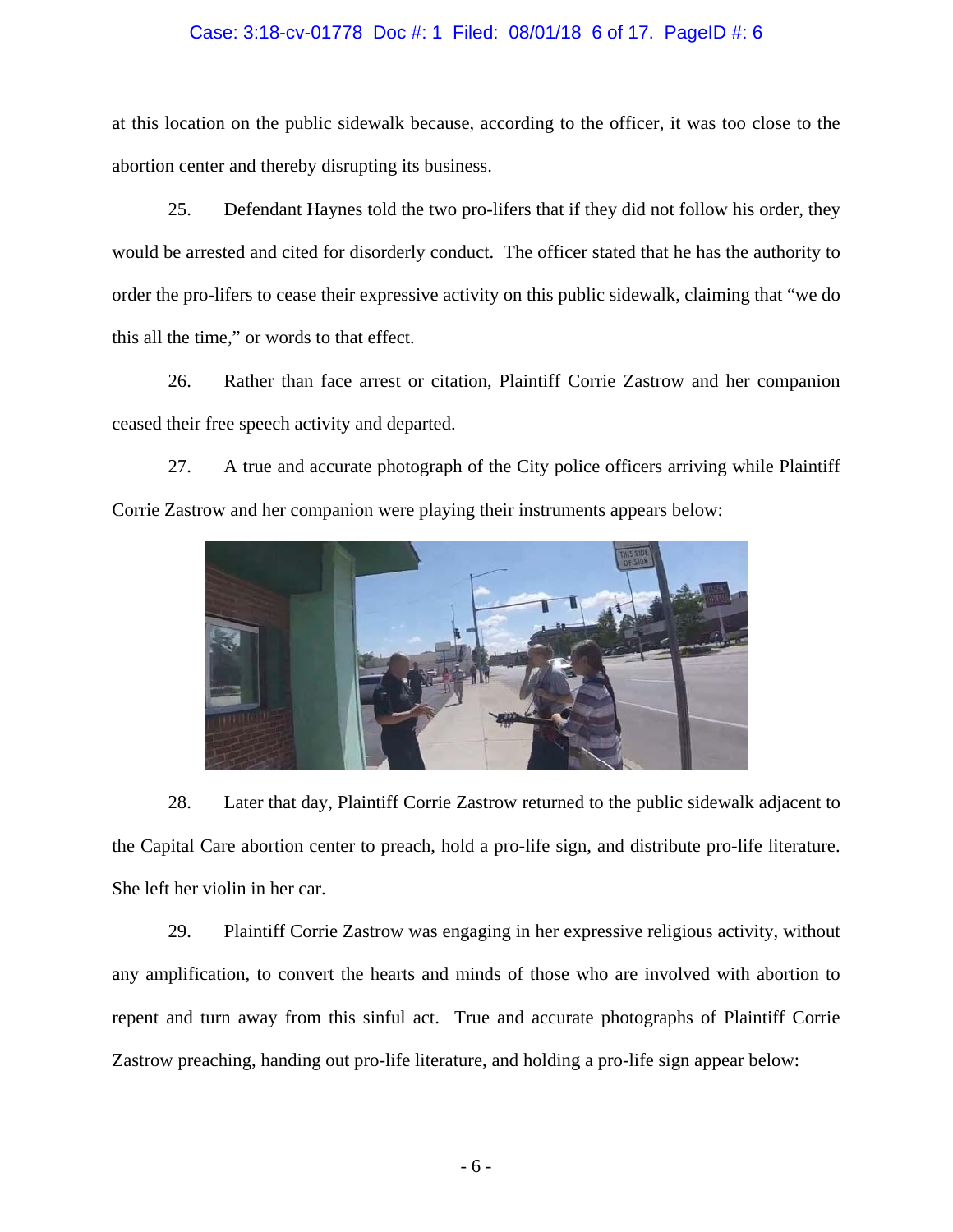Case: 3:18-cv-01778 Doc #: 1 Filed: 08/01/18 7 of 17. PageID #: 7



30. The two City police officers returned and again Defendant Haynes ordered Plaintiff Corrie Zastrow to cease her expressive activity. The officer told her that she would again be cited for disorderly conduct because under this provision of the law she "can't do anything offensive to the business."

31. Defendant Haynes also told Plaintiff Corrie Zastrow that she could be arrested for criminal trespass, even though she was on the public sidewalk and never entered the property of the abortion center. When she objected, Defendant Haynes stated, "Trust me, I've done this on numerous occasions."

32. Rather than face arrest or receive a citation, Plaintiff Corrie Zastrow departed the area because she feared being arrested or cited for violating the law for engaging in her expressive religious activity.

33. A true and accurate photograph of Defendant Haynes threatening Plaintiff Corrie Zastrow with arrest and the issuance of a citation appears below: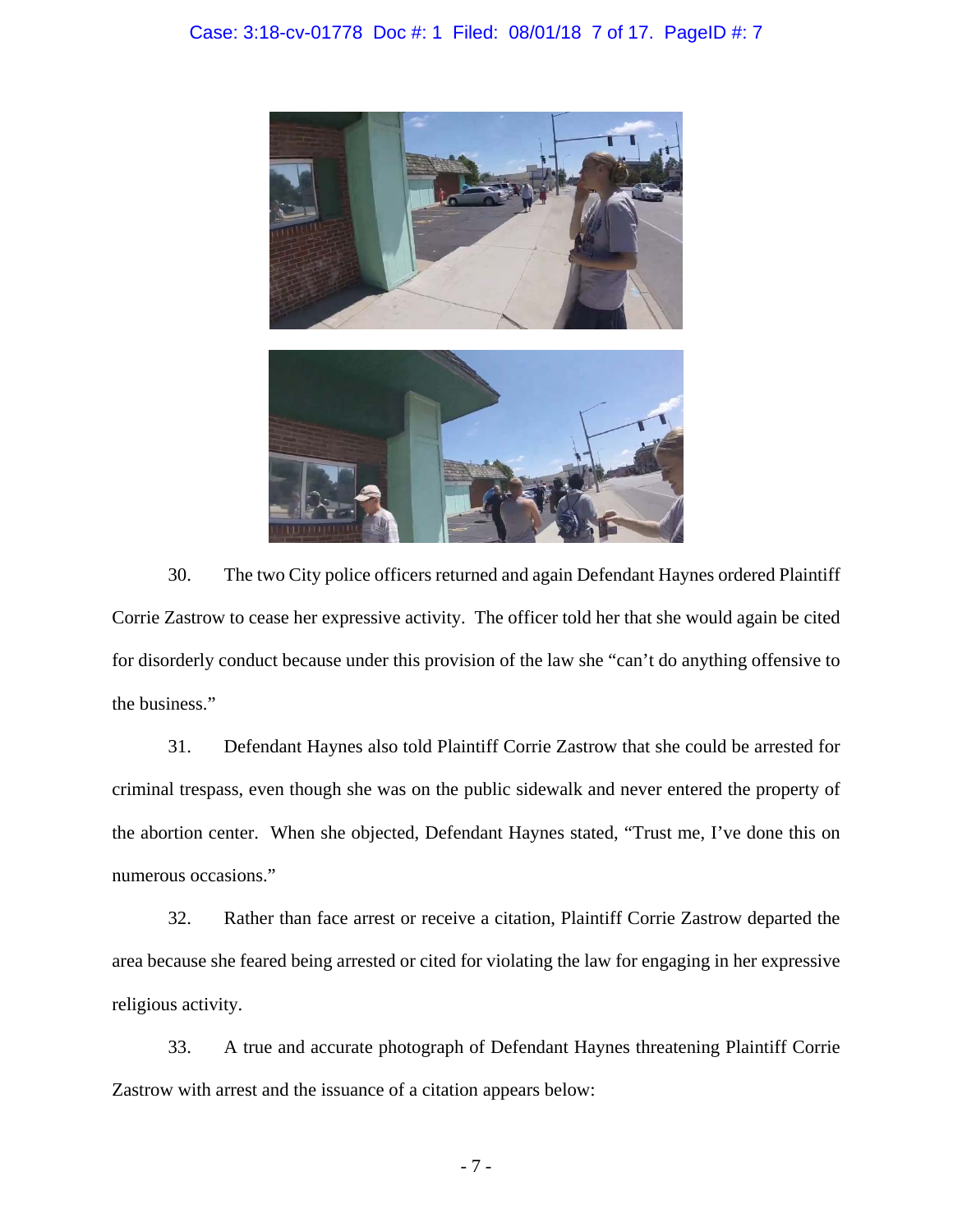

34. At no time during her expressive activity did Plaintiff Corrie Zastrow engage in any violent act, make any threats, obstruct anyone from entering or leaving the abortion center, enter the premises or property of the abortion center, or obstruct anyone from using the public sidewalk adjacent to the abortion center. At all times relevant, Plaintiff Corrie Zastrow was peacefully engaging in expressive activity protected by the First Amendment.

35. On October 3, 2017, Plaintiff Calvin Zastrow was preaching on the public sidewalk adjacent to the Capital Care abortion center. Plaintiff Calvin Zastrow was preaching with the goal of converting the hearts and minds of those who are involved with abortion to repent and turn away from this sinful act.

36. While preaching, officers from the City Police Department arrived. A true and accurate photograph of Plaintiff Calvin Zastrow reading from his Bible and preaching the Word of God while being observed by City police officers appears below:

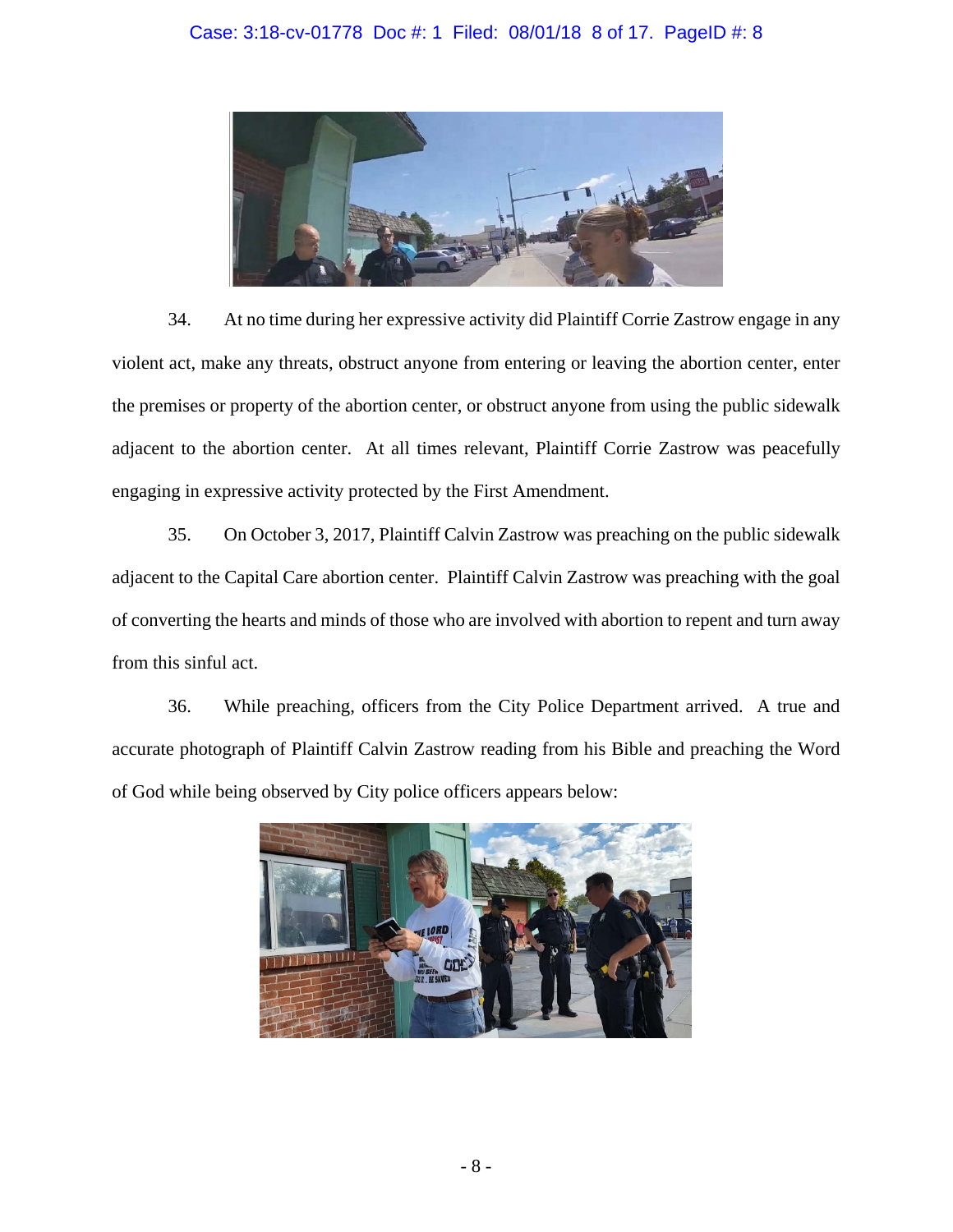## Case: 3:18-cv-01778 Doc #: 1 Filed: 08/01/18 9 of 17. PageID #: 9

37. Plaintiff Calvin Zastrow was confronted by the officers and told that he must stop his expressive religious activity. Initially, he was told that he was in violation of the loitering ordinance. Plaintiff Calvin Zastrow repeatedly asked one of the officers, "What are the consequences if I keep walking on this sidewalk reading the Bible?" or words to that effect. The officer finally responded, "You're gonna go to jail," or words to that effect.

38. Plaintiff Calvin Zastrow refused to stop preaching the Word of God, so the officers arrested him, placed him in handcuffs, and transported him to the Lucas County Correction Center.

39. True and accurate photographs of the officers arresting Plaintiff Calvin Zastrow appear below:



40. The City charged Plaintiff Calvin Zastrow with violating three provisions of the Ohio Revised Code: Menacing (ORC § 2903.22), Obstructing Official Business (ORC § 2921.31), and Disorderly Conduct (ORC § 2917.11).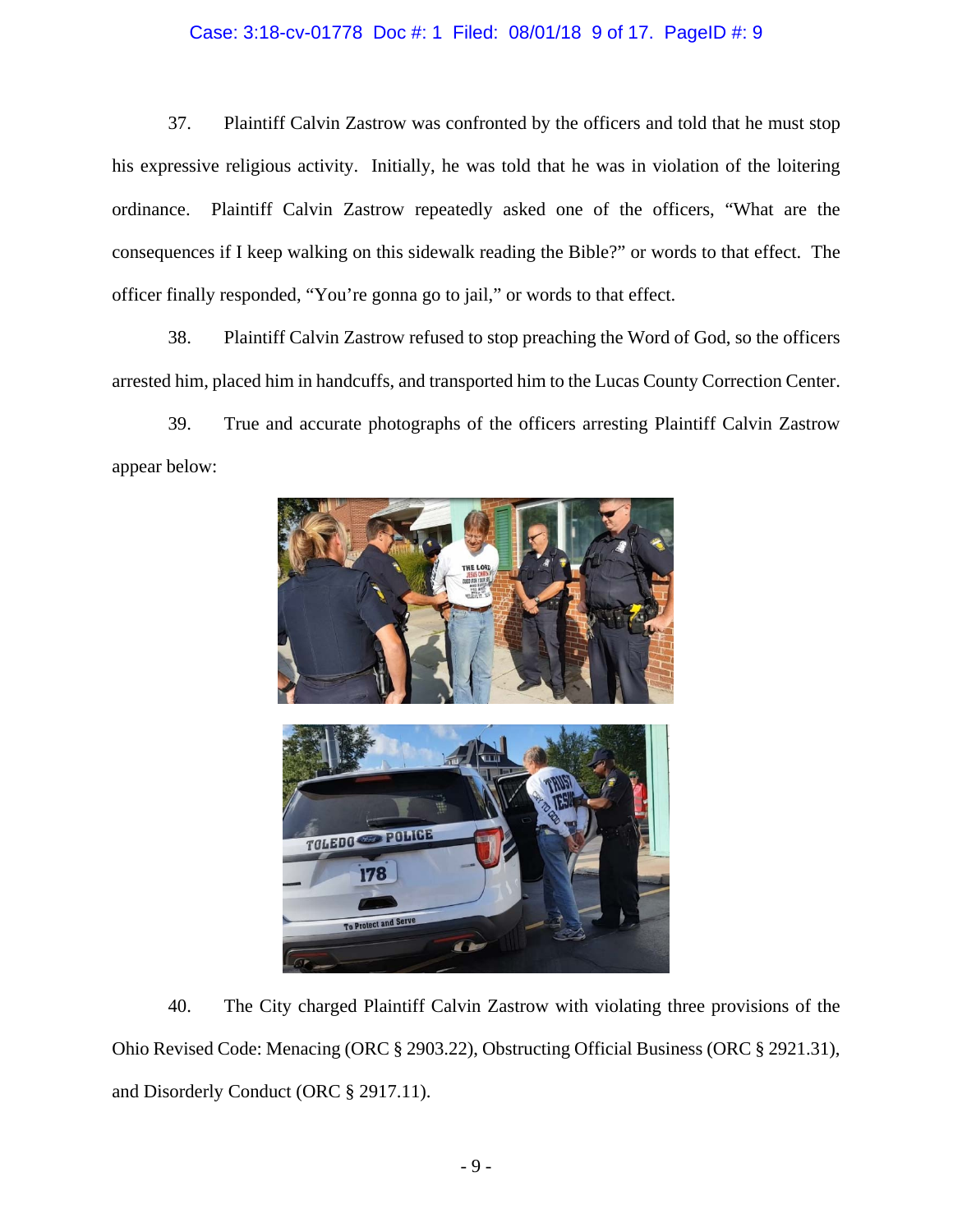#### Case: 3:18-cv-01778 Doc #: 1 Filed: 08/01/18 10 of 17. PageID #: 10

41. At no time prior to his arrest, did Plaintiff Calvin Zastrow enter upon the property of the Capital Care abortion center nor did he impede or block anyone from entering the abortion center. He remained on the public sidewalk. At no time did Plaintiff Calvin Zastrow engage in any violence. He was peaceful at all times. At no time did Plaintiff Calvin Zastrow employ any sound amplification device. He only used his voice and the spoken word. At no time did Plaintiff Calvin Zastrow physically block anyone from using the public sidewalk—the sidewalk is large enough to permit several people to walk on it at one time, as the photographs above demonstrate. And at no time did Plaintiff Calvin Zastrow utter any words that would constitute a "true threat." He was reading from the Book of Revelation, Chapter 21.

42. According to the City's police report, Plaintiff Calvin Zastrow was arrested and charged with violating the referenced Code Provisions because he was "yelling and shouting bible scriptures referring to fire and hell," and this allegedly made an administrator at the abortion center and some patients "feel threatened."

43. On May 14, 2018, the City agreed in writing to dismiss the criminal charges against Plaintiff Calvin Zastrow in exchange for his written agreement to not sue the City or the arresting officers for damages. The City did not admit any wrongdoing. More specifically, in an addendum to the release and dismissal agreement, the parties agreed that Plaintiff Calvin Zastrow was "releasing any and all claims for money damages arising out of his arrest and prosecution on October 3, 2017, but he is preserving any prospective claims for equitable relief relating to his rights to speech and/or assembly in the public right of way." Consequently, Plaintiff Calvin Zastrow is only seeking declaratory and injunctive relief in this action.

44. On or about January 6, 2018, Plaintiff Corrie Zastrow and several other pro-life companions returned to the Capital Care abortion center area to hold signs and hand out pro-life

- 10 -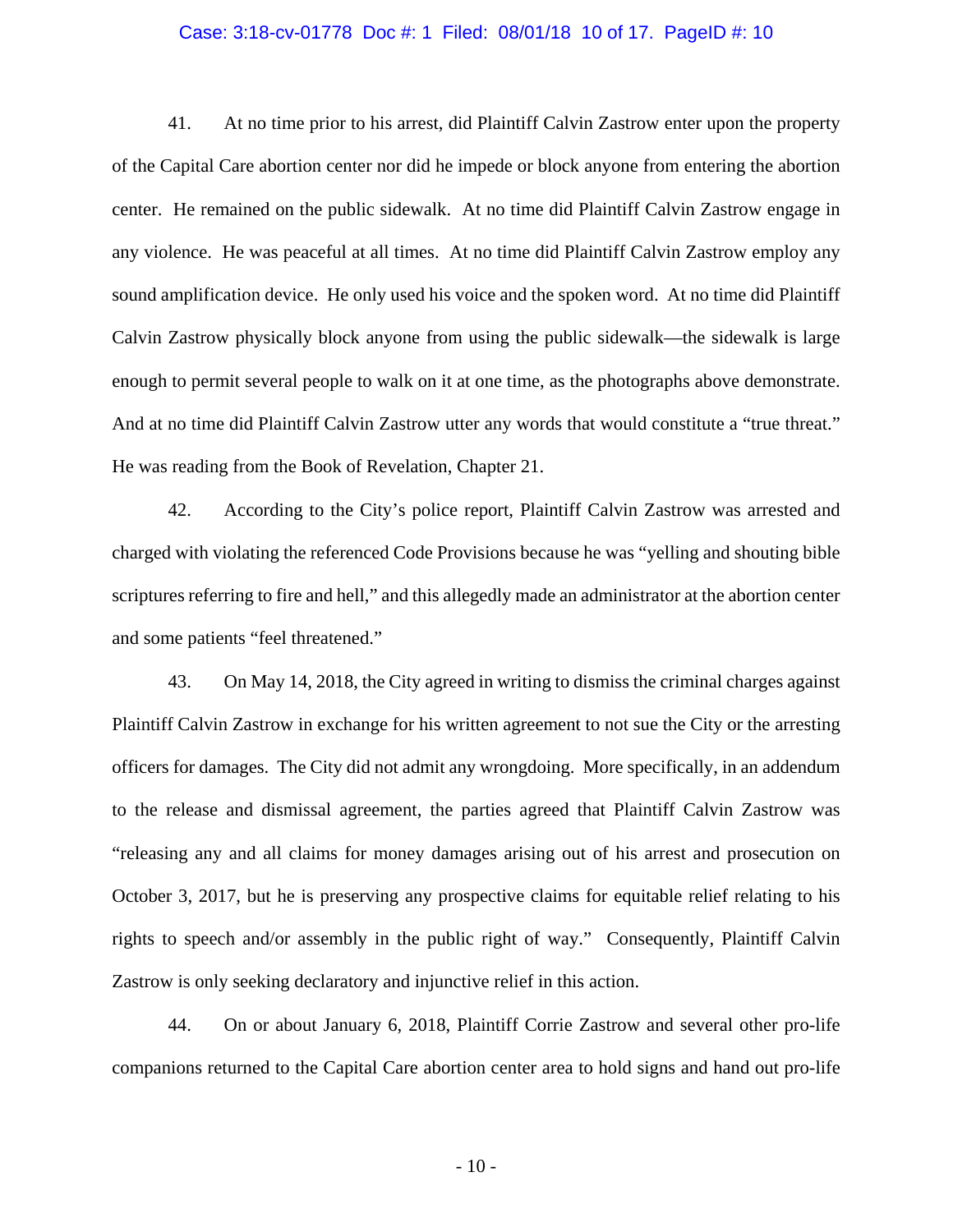### Case: 3:18-cv-01778 Doc #: 1 Filed: 08/01/18 11 of 17. PageID #: 11

literature on the public sidewalk adjacent to North Haven Road, which is to the east of the abortion center, and on the public sidewalk located at the intersection of North Haven Road and West Sylvania Avenue. A true and accurate photograph of the marked locations where the pro-lifers were engaging in their expressive religious activity appears below.



45. While at these locations, Plaintiff Corrie Zastrow and her companions were holding pro-life signs and handing out pro-life literature. Defendant Angela Knoblauch arrived and told the pro-lifers that they could not stand on the grassy area of the public right of way (the area to the north marked with the arrow in the photograph) and that, regardless, while holding their signs and distributing their literature, they had to keep walking for if they stopped, even momentarily, they would be charged with the crime of loitering.

46. Plaintiff Corrie Zastrow and her companions complied for they feared that if they did not comply, they would be arrested and cited for loitering.

47. Defendant Knoblauch's threat to arrest and cite the pro-lifers for loitering was part of the continuing harassment the pro-lifers receive from the City through its police officers due to the fact that Defendants do not like the pro-lifers protesting at this abortion center.

48. The Toledo Municipal Code section prohibiting loitering states as follows: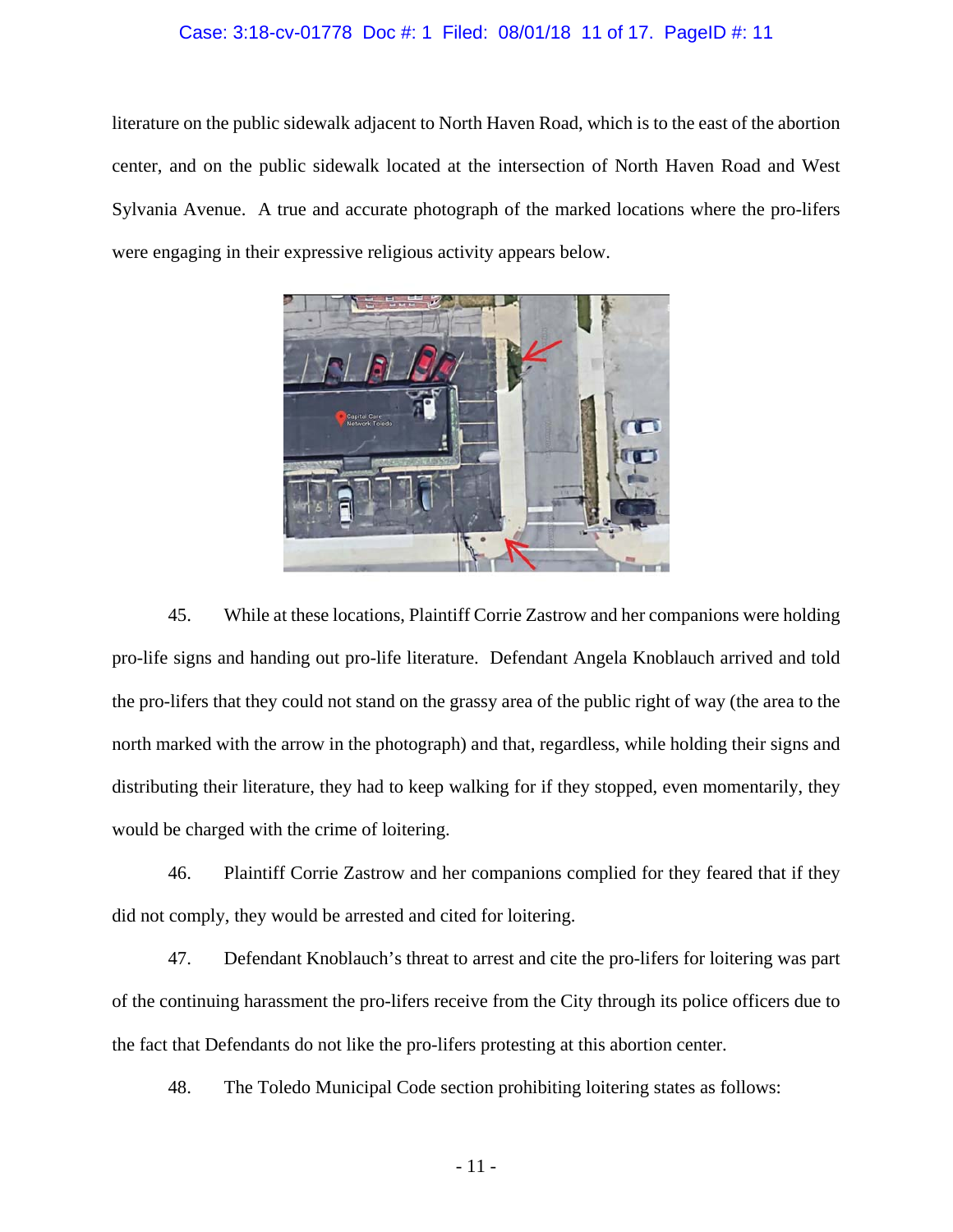## **509.08. Loitering.**

(a) **Definition. "**Loitering" means remaining idle in essentially one location and includes the colloquial expression "hanging around."

(b) **Certain Types of Loitering Prohibited.** No person shall loiter in a public place and do any of the following:

(1) Breach the peace; or create a disturbance or unreasonable annoyance to the comfort and repose of any person;

(2) Obstruct the free passage of pedestrians or vehicles;

(3) Obstruct, molest or physically interfere with any person;

(4) Engage in conduct which creates an unreasonable risk of physical harm, *including making remarks of an offensive, disgusting or insulting nature to another person*;

(5) Solicit others for the purpose of engaging in illicit sexual conduct. (c) **Penalty.** Whoever violates this section is guilty of a misdemeanor of the fourth degree.

## (d) **Order and Refusal to Leave.**

(1) Whenever any police officer has reasonable grounds to believe that any person loitering in any public place is likely to cause any of the conditions enumerated in subsection (b) hereof, the police officer may order that person to leave that place in order to preserve the public peace and safety.

(2) Any person who refuses to leave a public place after being ordered to do so by a police officer under subsection  $(d)(1)$  hereof, is guilty of a minor misdemeanor.

(emphasis added).

49. Additionally, because City police officers have threatened the pro-lifers with arrest

for doing anything "offensive" to the abortion center, Plaintiffs' expressive religious activity subjects them to arrest and criminal penalties for loitering since the City's code provision (§ 509.08) prohibits persons from "[e]ngag[ing] in conduct which creates an unreasonable risk of physical harm, including making remarks of an offensive, disgusting or insulting nature to another person."

50. Section 509.08 of the City's municipal code is unconstitutional facially and as applied to Plaintiffs' expressive religious activity.

51. Plaintiffs fear that if they engage in their expressive religious activity as set forth in this Complaint, they will be arrested, cited, and prosecuted for violating the law.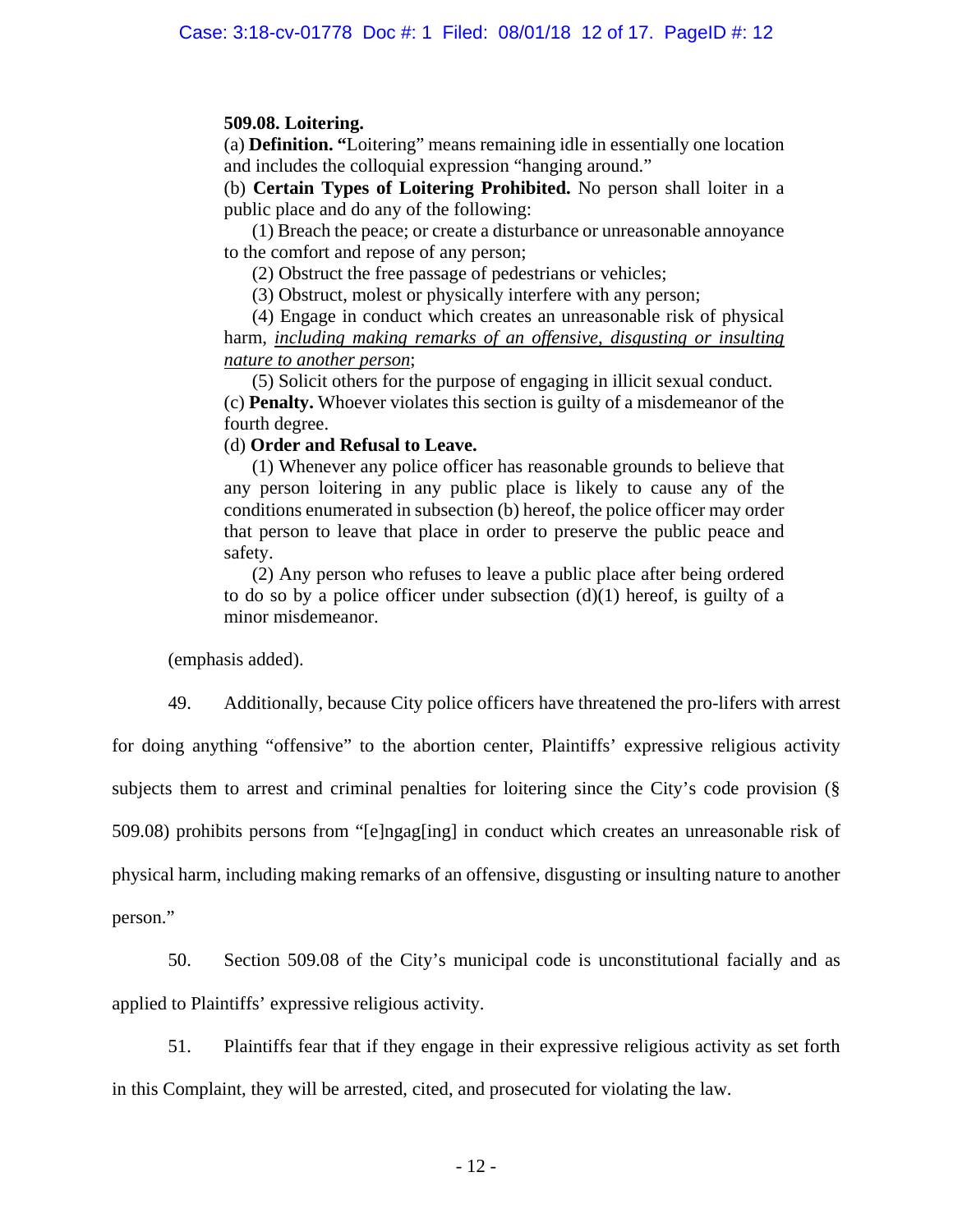#### Case: 3:18-cv-01778 Doc #: 1 Filed: 08/01/18 13 of 17. PageID #: 13

52. The City's pattern of conduct, which includes arresting, citing, prosecuting and threatening to arrest, cite, and prosecute, pro-life demonstrators, including Plaintiffs, for engaging in expressive religious activity on the public fora adjacent to the Capital Care abortion center, has had, and continues to have, a chilling effect on Plaintiffs' expressive religious activity, thereby causing irreparable harm.

### **FIRST CLAIM FOR RELIEF**

### **(Freedom of Speech—First Amendment)**

53. Plaintiffs hereby incorporate by reference all stated paragraphs.

54. By reason of the aforementioned acts, policies, practices, procedures, and/or customs, created, adopted, and enforced under color of state law, Defendants have deprived Plaintiffs of their right to freedom of speech in violation of the Free Speech Clause of the First Amendment as applied to the states and their political subdivisions under the Fourteenth Amendment to the United States Constitution and 42 U.S.C. § 1983.

55. Defendants' actions, as set forth in this Complaint, injured Plaintiffs in a way likely to chill a person of ordinary firmness from further participation in their expressive religious activity. Plaintiffs' constitutionally protected activity motivated Defendants' adverse actions. Thus, Defendants acted with a retaliatory intent or motive.

56. Defendants targeted Plaintiffs' pro-life activity for disfavored treatment as set forth in this Complaint in violation of the Free Speech Clause of the First Amendment.

57. Defendants' enforcement of the Ohio Revised Code, including Menacing (ORC § 2903.22), Obstructing Official Business (ORC § 2921.31), and Disorderly Conduct (ORC § 2917.11), and the Toledo Municipal Code, including Criminal Trespass (§ 541.05), Disorderly Conduct (§ 509.03) and Loitering (§ 509.08), to restrict the expressive religious activity of

- 13 -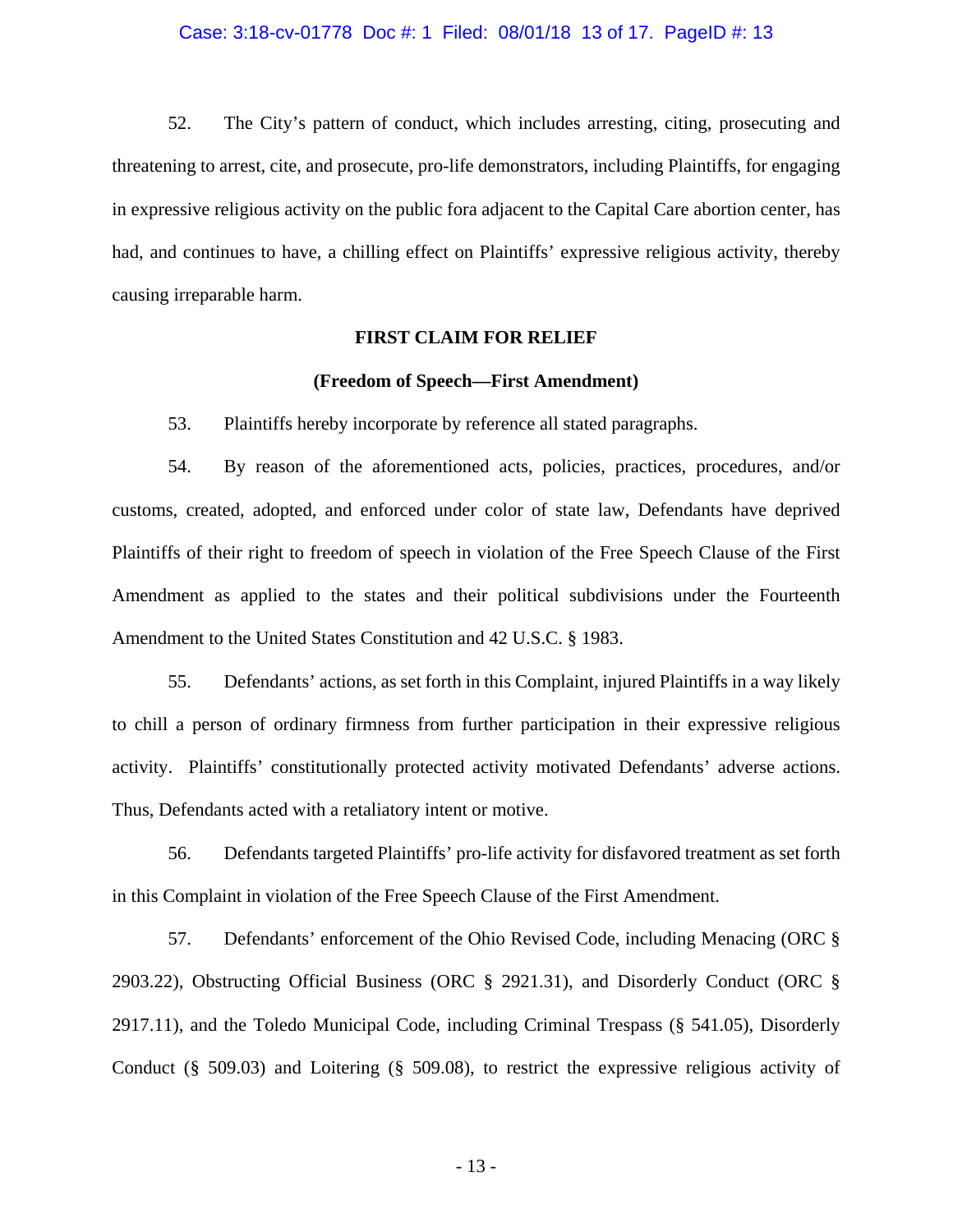#### Case: 3:18-cv-01778 Doc #: 1 Filed: 08/01/18 14 of 17. PageID #: 14

Plaintiffs on the public sidewalks and other public areas adjacent to the Capital Care abortion center located within the City as set forth in this Complaint violates the Free Speech Clause of the First Amendment.

58. Section 509.08 of the Toledo Municipal Code, facially and as applied to Plaintiffs' expressive religious activity as set forth in this Complaint, violates the First Amendment.

59. As a direct and proximate result of Defendants' violation of the Free Speech Clause of the First Amendment, as set forth in this Complaint, Plaintiffs have suffered irreparable harm, including the loss of their fundamental constitutional rights, entitling them to declaratory and injunctive relief and entitling Plaintiff Corrie Zastrow to nominal damages.

### **SECOND CLAIM FOR RELIEF**

#### **(Free Exercise of Religion—First Amendment)**

60. Plaintiffs hereby incorporate by reference all stated paragraphs.

61. By reason of the aforementioned acts, policies, practices, procedures, and/or customs, created, adopted, and enforced under color of state law, Defendants have deprived Plaintiffs of their right to religious exercise in violation of the Free Exercise Clause of the First Amendment as applied to the states and their political subdivisions under the Fourteenth Amendment to the United States Constitution and 42 U.S.C. § 1983.

62. Plaintiffs' expressive religious activity as set forth in this Complaint is protected by both the Free Speech and Free Exercise Clauses of the First Amendment.

63. As set forth in this Complaint, Defendants' adverse actions against Plaintiffs and other pro-life demonstrators were designed to intimidate and oppress Plaintiffs' pro-life religious expression in violation of the Free Exercise Clause of the First Amendment.

- 14 -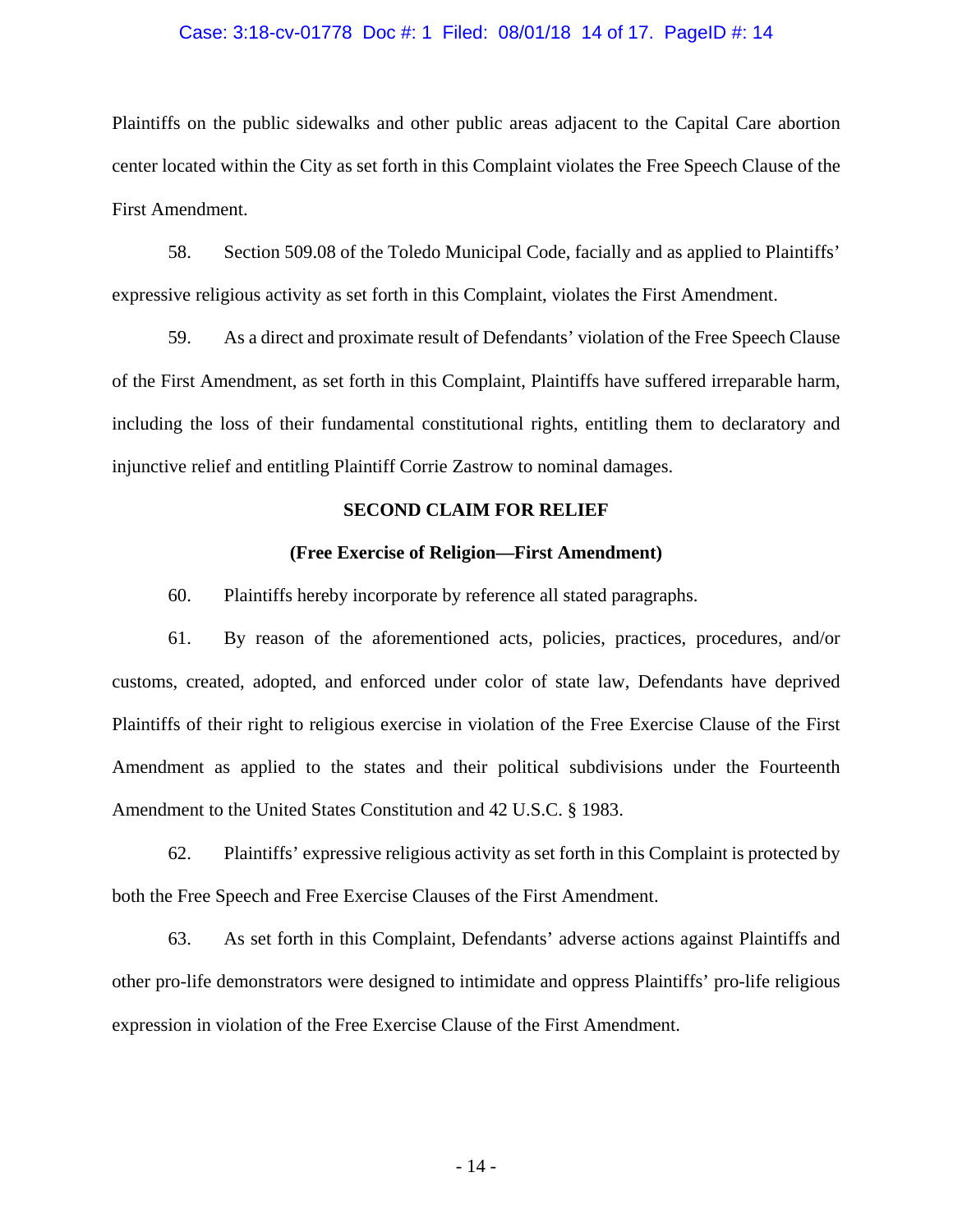### Case: 3:18-cv-01778 Doc #: 1 Filed: 08/01/18 15 of 17. PageID #: 15

64. Defendants' enforcement of the Ohio Revised Code, including Menacing (ORC § 2903.22), Obstructing Official Business (ORC § 2921.31), and Disorderly Conduct (ORC § 2917.11), and the Toledo Municipal Code, including Criminal Trespass (§ 541.05), Disorderly Conduct (§ 509.03) and Loitering (§ 509.08), to restrict the expressive religious activity of Plaintiffs on the public sidewalks and other public areas adjacent to the Capital Care abortion center located within the City as set forth in this Complaint violates the Free Exercise Clause of the First Amendment.

65. As a direct and proximate result of Defendants' violation of the Free Exercise Clause of the First Amendment, as set forth in this Complaint, Plaintiffs have suffered irreparable harm, including the loss of their fundamental constitutional rights, entitling them to declaratory and injunctive relief and entitling Plaintiff Corrie Zastrow to nominal damages.

### **THIRD CLAIM FOR RELIEF**

#### **(Equal Protection—Fourteenth Amendment)**

66. Plaintiffs hereby incorporate by reference all stated paragraphs.

67. By reason of the aforementioned acts, policies, practices, procedures, and/or customs, created, adopted, and enforced under color of state law, Defendants have deprived Plaintiffs of the equal protection of the law guaranteed under the Equal Protection Clause of the Fourteenth Amendment to the United States Constitution and 42 U.S.C. § 1983.

68. Defendants' enforcement of the Ohio Revised Code, including Menacing (ORC § 2903.22), Obstructing Official Business (ORC § 2921.31), and Disorderly Conduct (ORC § 2917.11), and the Toledo Municipal Code, including Criminal Trespass (§ 541.05), Disorderly Conduct (§ 509.03) and Loitering (§ 509.08), to restrict the expressive religious activity of Plaintiffs on the public sidewalks and other public areas adjacent to the Capital Care abortion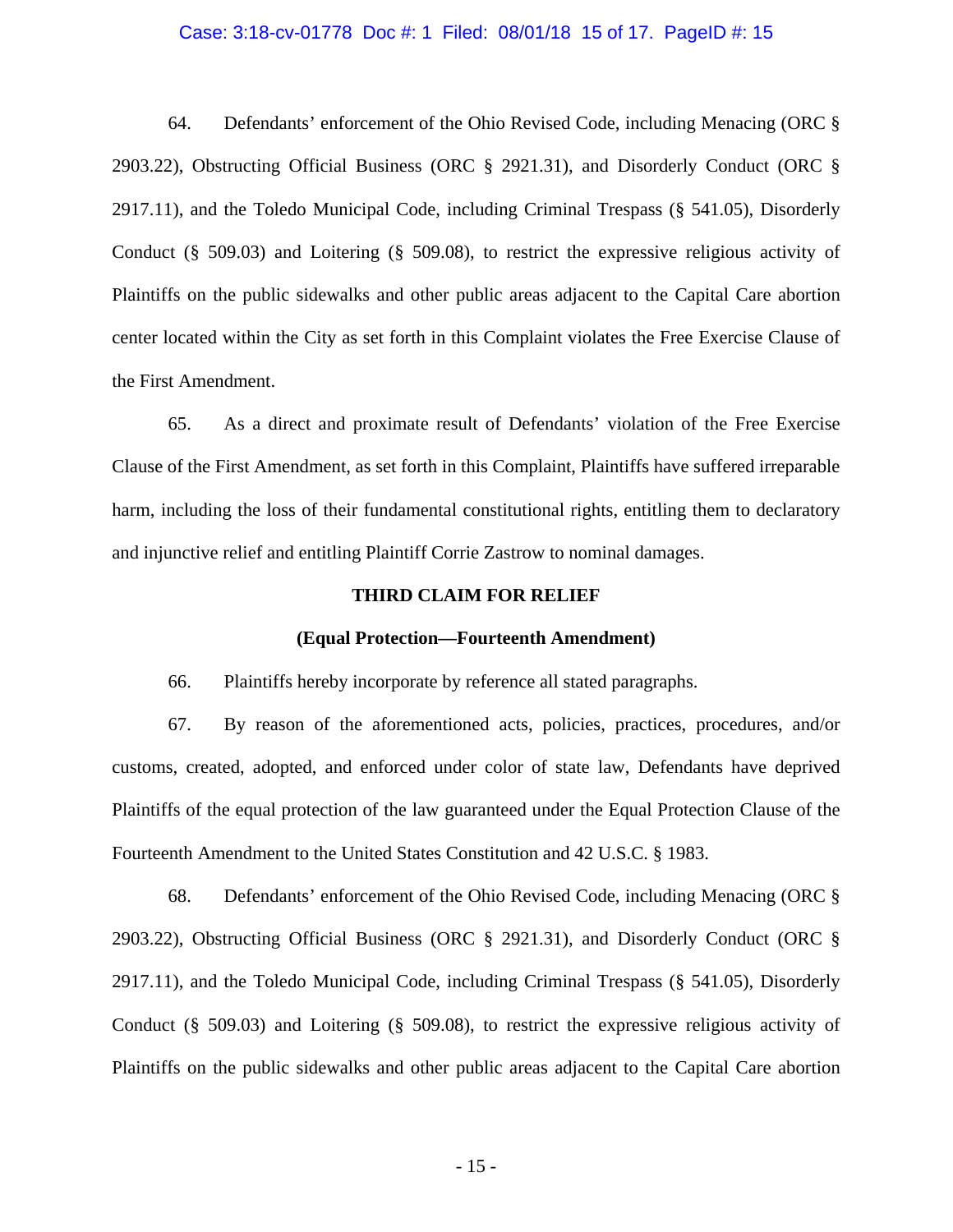#### Case: 3:18-cv-01778 Doc #: 1 Filed: 08/01/18 16 of 17. PageID #: 16

center located within the City as set forth in this Complaint violates the Equal Protection Clause of the Fourteenth Amendment.

69. By denying Plaintiffs and other pro-life demonstrators access to public fora to engage in their expressive religious activities, as set forth in this Complaint, Defendants have deprived Plaintiffs of the equal protection of the law.

70. As a direct and proximate result of Defendants' violation of the equal protection guarantee of the Fourteenth Amendment, as set forth in this Complaint, Plaintiffs have suffered irreparable harm, including the loss of their fundamental constitutional rights, entitling them to declaratory and injunctive relief and entitling Plaintiff Corrie Zastrow to nominal damages.

### **PRAYER FOR RELIEF**

WHEREFORE, Plaintiffs ask this Court:

A) to declare that Defendants violated Plaintiffs' fundamental constitutional rights as set forth in this Complaint;

B) to enjoin Defendants' enforcement of the Ohio Revised Code, including Menacing (ORC § 2903.22), Obstructing Official Business (ORC § 2921.31), and Disorderly Conduct (ORC § 2917.11), and the Toledo Municipal Code, including Criminal Trespass (§ 541.05), Disorderly Conduct (§ 509.03) and Loitering (§ 509.08), to restrict the expressive religious activity of Plaintiffs on the public sidewalks and other public areas adjacent to the Capital Care abortion center located within the City as set forth in this Complaint

C) to declare Toledo Municipal Code § 509.08 unconstitutional facially and as applied to restrict Plaintiffs' expressive religious activity set forth in this Complaint;

D) to permanently enjoin Toledo Municipal Code § 509.08 and its application to Plaintiffs' expressive religious activity as set forth in this Complaint;